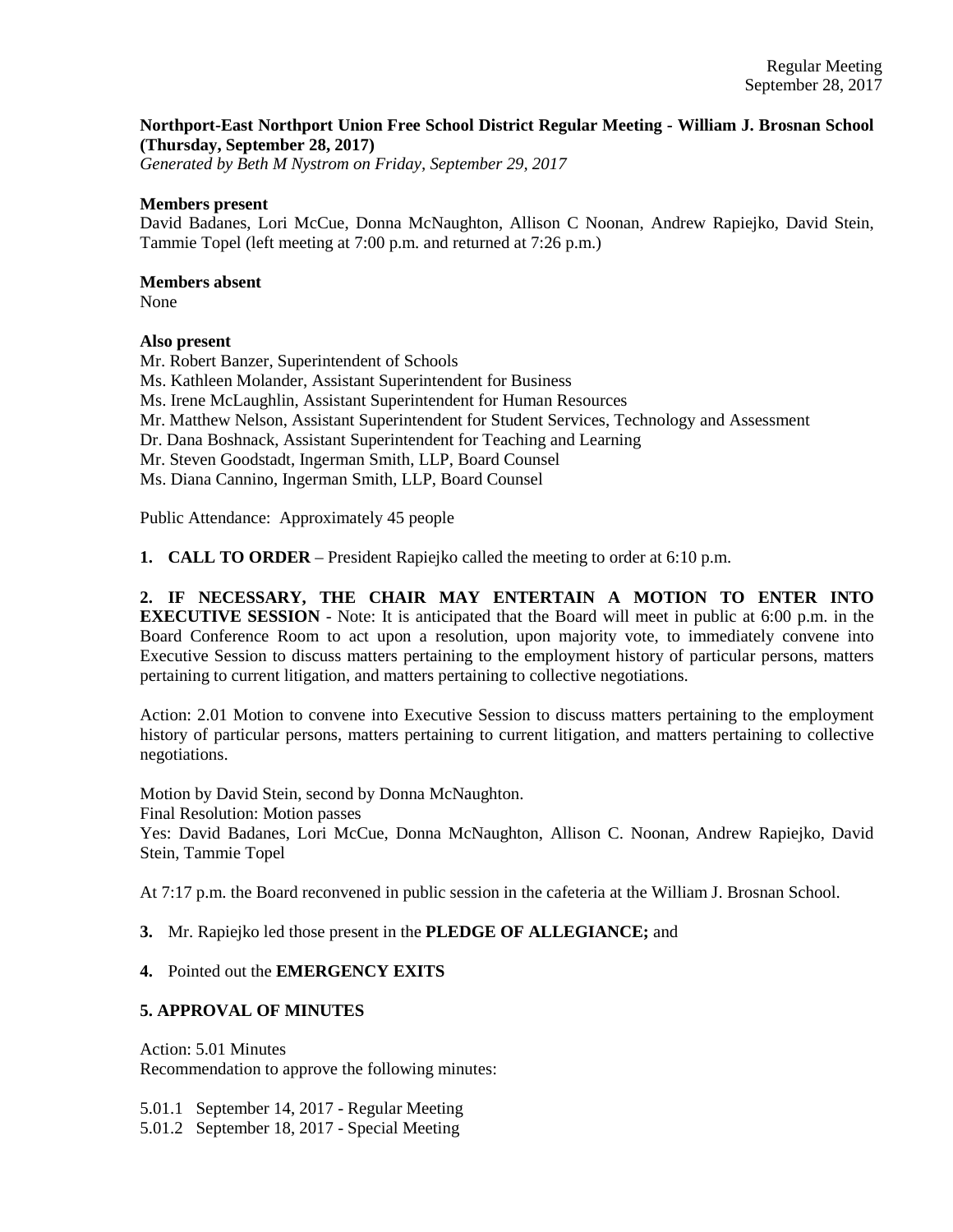Motion by Lori McCue, second by Donna McNaughton. Final Resolution: Motion Passes Yes: David Badanes, Lori McCue, Donna McNaughton, Allison C Noonan, Andrew Rapiejko, David Stein Not Present at Vote: Tammie Topel

# **6. STUDENT AND STAFF RECOGNITION/ANNOUNCEMENTS FROM THE SUPERINTENDENT OF SCHOOLS**

Presentations: 6.01 Accomplishments of Staff and Students

6.01.1 Dr. Patricia Schmitt, English Language Arts District Chairperson, introduced Jacqueline Stevens, English Department Student of the Month.

Dr. Schmitt stated that Jackie's performance in the field of English, academic aspirations, service to community, and scholarship reflect her commitment to the study of academics and the arts, as well as her empathy for others. Jackie's academic history demonstrates the highest level of rigor in her academic program and her outstanding achievements in those challenging courses. In addition to scoring the highest possible scale scores on her AP English exam and Common Core, Jackie excels in the study of art and athletics. She engages in an intense course of study across academic fields including AP Biology and AP History.

Jackie pairs her interest in art with philanthropy, volunteering at church functions to teach art and at Norwood Elementary School functions to inspire children's interest in art. Dr. Schmitt stated that Jackie balances her academic focus with extracurricular activities including participating on the track team, teaching sailing and participates in regatta competitions.

Dr. Schmitt noted that Jackie's aspirations for her future include attending college in pursuit of a degree in the field of art. Whether discussing literature, sculpting, running or sailing, Jackie personifies the attributes of a renaissance learner.

President Rapiejko and Superintendent Banzer congratulated Jackie on her fine accomplishments and presented her with a commendation from the Board.

Information: 6.02 Upcoming Meetings

President Rapiejko reviewed the upcoming meetings of October  $11<sup>th</sup>$ , October  $26<sup>th</sup>$ , November  $16<sup>th</sup>$  and November 30<sup>th</sup>.

Dr. Lauren Zajac, Assistant Professor of Environmental Medicine and Public Health and Pediatrics at Icahn School of Medicine at Mount Sinai Health Systems presented to the Board and community through Skype regarding the efficacy of a longitudinal study of Northport Middle School. Dr. Zajac was asked her advice on whether the District should undertake a long-term longitudinal study of students and staff exposed to VOCs in the Northport Middle School K-wing classrooms. Dr. Zajac stated that in her opinion a longitudinal study would not be worthwhile as it would be very hard to draw conclusions as to whether certain illnesses had to do to an exposure concern.

Dr. Zajac spoke about the process and outcome expectations of a longitudinal study, exposure and testing for VOCs, chemical and odor thresholds, and the testing that was performed at the middle school. Dr. Zajac answered questions from the Board and community members.

Dr. Zajac recommended that the District implement a plan to address indoor air quality in all schools and make sure all the schools adopt a very comprehensive plan. Dr. Zajac recommended the United States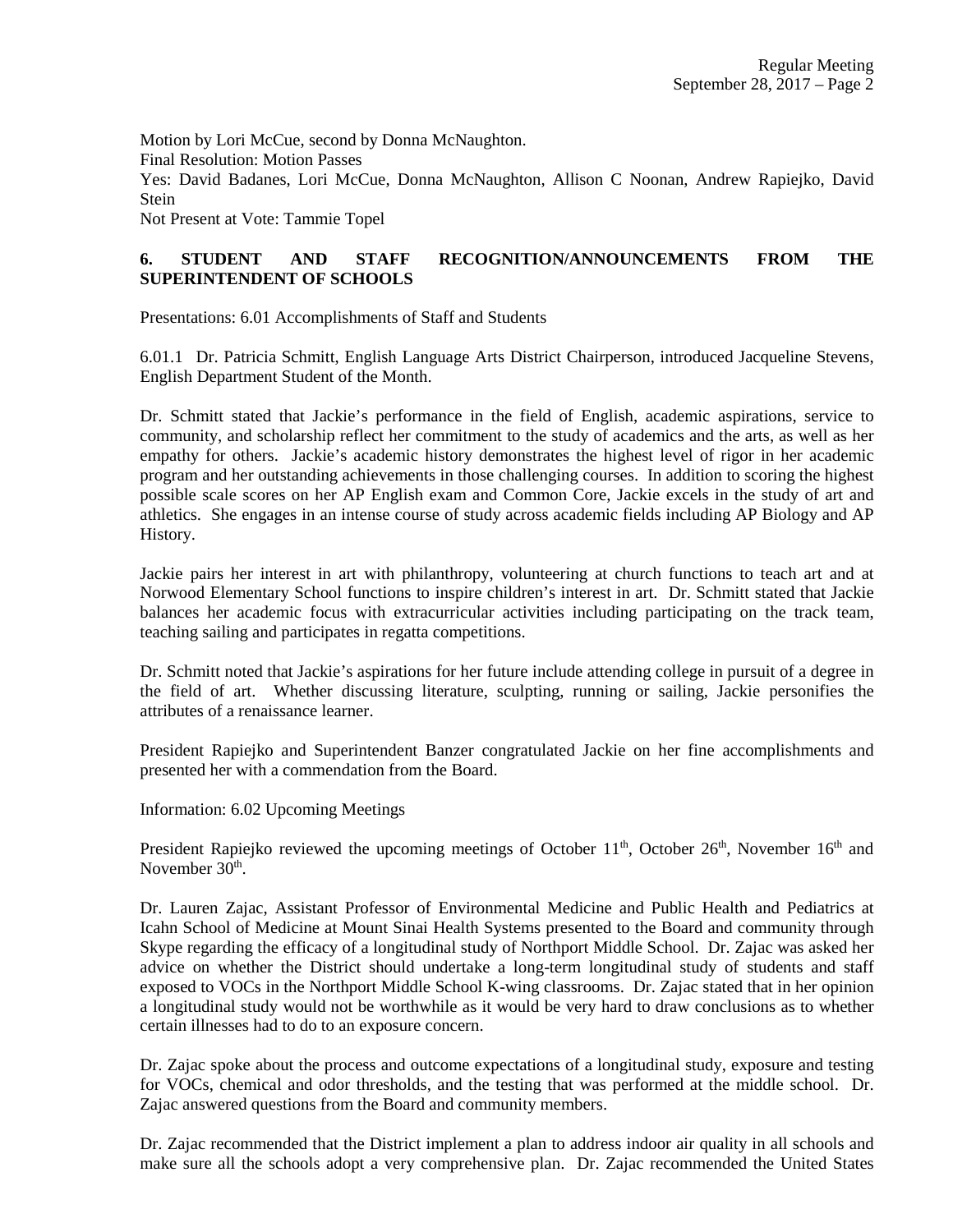Environmental Protection Agency Tools for Schools program which Superintendent Banzer stated the District has begun to implement. . (The entire conversation with Dr. Zajac is available to view on the website under the agenda for September  $28<sup>th</sup>$ )

Superintendent Banzer stated that at the last Board meeting questions were raised about the timeline regarding the bleachers at Northport High School. Due to a number of factors that lead to not being able to hold the home varsity football game on Sunday, it has been moved to Half Hollows Hills East High School. Mr. Banzer stated that he knows that it is disappointing but we want to make sure to provide the best product going forward. Mr. Banzer stated he was at the field today and has assurances, barring anything unforeseen, that they are on pace to have everything ready for homecoming.

Mr. Banzer stated that the first phase of the bond work is being started at Northport Middle School. The site work will start on October  $2<sup>nd</sup>$  which will begin with the tennis courts and doing outside field work.

**7. COMMUNICATIONS** - Please Note: This is the opportunity for persons who had written letters to the Board to speak to the Board regarding the issues raised in their communications. Speakers are asked to keep their comments brief, and to speak no longer than 5 minutes.

There were no communications requiring Board action.

**8. PUBLIC COMMENT/PARTICIPATION** - Please Note: Community members are invited to share their questions, comments, or concerns with the School Board. When speaking, citizens should state their name and address for the record and limit their presentation to 5 minutes. Where possible, the Board will answer factual questions immediately. A written response may be provided when information is not available. If a response would involve discussion of Board Policy or decisions which might be of interest to citizens not present at the meeting, the Board may place the item on a future meeting agenda.

| Name<br>Mike Gozelski<br><b>Football Booster Club</b><br>President | Comment<br>Stated that the football team is halfway through its season and has not had the<br>opportunity to play on the home field. Mr. Gozelski expressed his frustration with<br>the bleachers not being done stating that the work did not start until August and<br>weeks went by when no one was working on them.                                                                         |
|--------------------------------------------------------------------|-------------------------------------------------------------------------------------------------------------------------------------------------------------------------------------------------------------------------------------------------------------------------------------------------------------------------------------------------------------------------------------------------|
| Denise Schwartz<br>Parent                                          | Stated that with what happened at Northport Middle School, moving forward an<br>inspection should be performed of all the buildings before there is another<br>incident. The District needs to have information on the website regarding K-wing<br>follow-up. Ms. Schwartz stated there has to be oversight.                                                                                    |
| Tara Mackey<br>Parent                                              | Stated that she researched articles regarding Northport Middle School and the<br>school district and there has been health concerns since the building reopened.<br>There were articles dating back to 1996 with concerns about mold, illnesses,<br>asthma attacks, fungus and dust, and rooms closed due to roof leaks. Ms. Mackey<br>stated that the District needs to rectify the situation. |
| Nicole Mulholland<br>Parent                                        | Stated that the District needs to be diligent with regards to the situation at<br>Northport Middle School and cannot keep putting a band-aid on it. A longitudinal<br>study is owed to the parents. Ms. Mulholland stated that she felt the District does<br>not have the right people for the job.                                                                                             |
| Donna Rasizzi<br>Parent                                            | Filled out a card but was not present during Public Comment/Participation                                                                                                                                                                                                                                                                                                                       |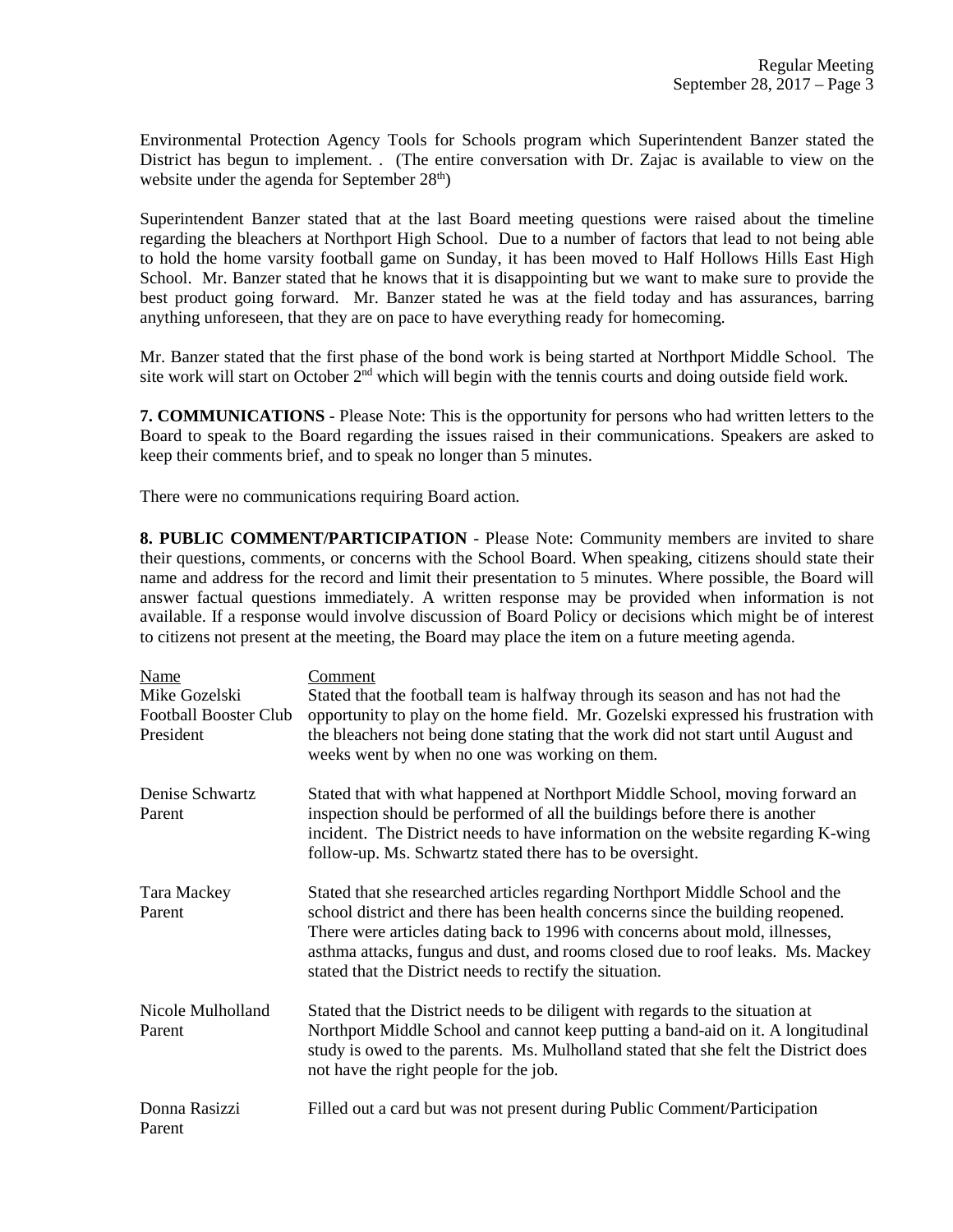# **9. SUPERINTENDENT'S REPORT, GENERAL - FOR BOARD ACTION**

Action: 9.01 Personnel Actions Report Recommendation to approve the attached Personnel Actions Report

President Rapiejko announced the retirement of Anthony Resca, Superintendent of Buildings and Grounds

Motion by Lori McCue, second by Tammie Topel. Final Resolution: Motion Passes Yes: David Badanes, Lori McCue, Donna McNaughton, Allison C Noonan, Andrew Rapiejko, David Stein, Tammie Topel

# **10. SUPERINTENDENT'S REPORT, FINANCIAL - FOR BOARD ACTION**

Action: 10.01 Fred T Korematsu Institute

Recommendation to approve a Supplementary Education Services Agreement between the Northport-East Northport Union Free School District and Fred T Korematsu Institute for a presentation at Northport Middle School and East Northport Middle School in an amount not to exceed \$1,000 (SS)

Motion by Donna McNaughton, second by Tammie Topel.

Final Resolution: Motion Passes

Yes: David Badanes, Lori McCue, Donna McNaughton, Allison C Noonan, Andrew Rapiejko, David Stein, Tammie Topel

Action: 10.02 External Auditor

Recommendation to appoint R.S. Abrams & Co., LLP as the District's External Auditor for the 2017-2018 fiscal year, with an option to renew for the 2018-2019, 2019-2020 and 2020-2021 fiscal years (RFP #17- 128)

Motion by Donna McNaughton, second by Tammie Topel.

Final Resolution: Motion Passes

Yes: David Badanes, Lori McCue, Donna McNaughton, Allison C Noonan, Andrew Rapiejko, David Stein, Tammie Topel

Action: 10.03 Internal Auditor

Recommendation to appoint Nawrocki Smith as the District's Internal Auditor for the 2017-2018 fiscal year, with an option to renew for the 2018-2019 and 2019-2020 fiscal years (RFP# 17-217)

Motion by Donna McNaughton, second by Tammie Topel. Final Resolution: Motion Passes Yes: David Badanes, Lori McCue, Donna McNaughton, Allison C Noonan, Andrew Rapiejko, David Stein, Tammie Topel

### **11. PUBLIC WORK SESSION**

Action, Discussion: 11.01 Board Policies

11.01.1 Policy #0200 Transgender Students (new policy)

There was a long discussion regarding the need for a transgender policy. The majority of the Board felt that there is a need for a policy but with revisions to the suggested policy to scale it down and have the procedures as guidelines instead of in the policy.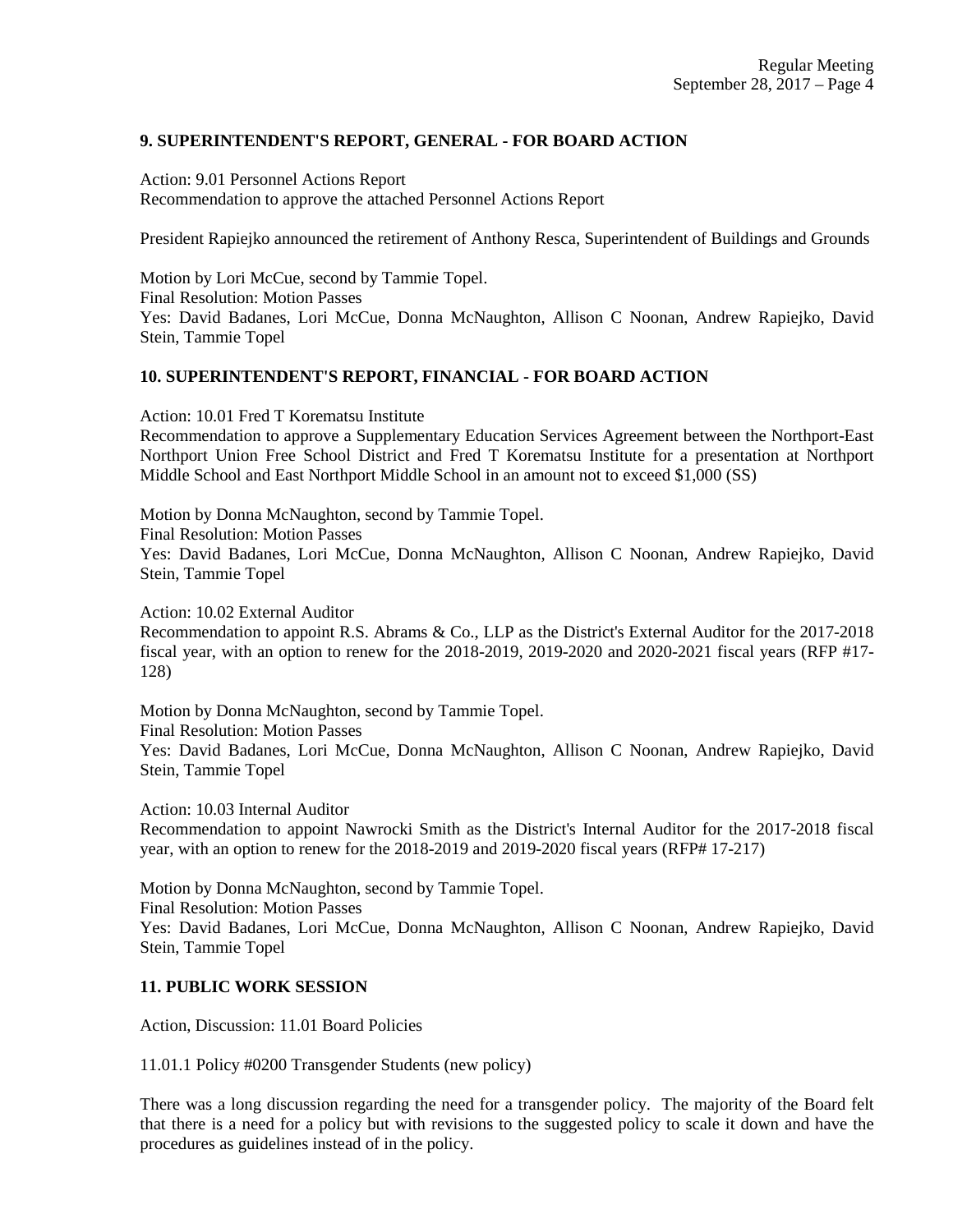The revised policy will be on the October  $26<sup>th</sup>$  agenda for Board discussion.

Action: Extend Meeting At 10:30 p.m. recommendation to extend the meeting.

Motion by David Badanes, second by David Stein. Final Resolution: Motion Passes Yes: David Badanes, Lori McCue, Donna McNaughton, Allison C Noonan, Andrew Rapiejko, David Stein No: Tammie Topel

11.01.2 Policy #8220 Buildings and Grounds Maintenance and Inspection (revisions to current policy)

The Board discussed the revisions to Policy #8220 which included adding language regarding indoor air quality. The Board requested that the revisions discussed be incorporated into the policy but that the indoor air quality policy be a stand-alone policy.

The policies will be on the October  $26<sup>th</sup>$  agenda for Board discussion.

Recommendation to table the following policies until the October 26th Board Meeting:

- 11.01.3 Policy #9120 Staff Conflicts of Interest (replaces policy #4111/4211 "Recruitment and Selection of Personnel)
- 11.01.4 Policy #9620 Conditional Appointment Student Safety (replaces policy #4005 "Fingerprinting of Prospective Employees)
- 11.01.5 Policy #9465 Disclosure of Wrongful Conduct (Whistleblower Policy) (new policy)

Motion by David Badanes, second by David Stein. Final Resolution: Motion Passes Yes: David Badanes, Lori McCue, Donna McNaughton, Allison C Noonan, Andrew Rapiejko, David Stein No: Tammie Topel

Discussion: 11.02 NYSSBA Voting Delegates' Guide

**12. ADJOURNMENT** - Board policy requires adjournment by 10:30 pm, unless meeting is extended by vote.

Action: 12.01 Adjournment Recommendation to adjourn the meeting and convene into Executive Session to discuss matters pertaining to current litigation

Motion by Donna McNaughton, second by Lori McCue. Final Resolution: Motion Passes Yes: David Badanes, Lori McCue, Donna McNaughton, Allison C Noonan, Andrew Rapiejko, Tammie Topel Not Present at Vote: David Stein

At 10:58 p.m, the Board convened into Executive Session